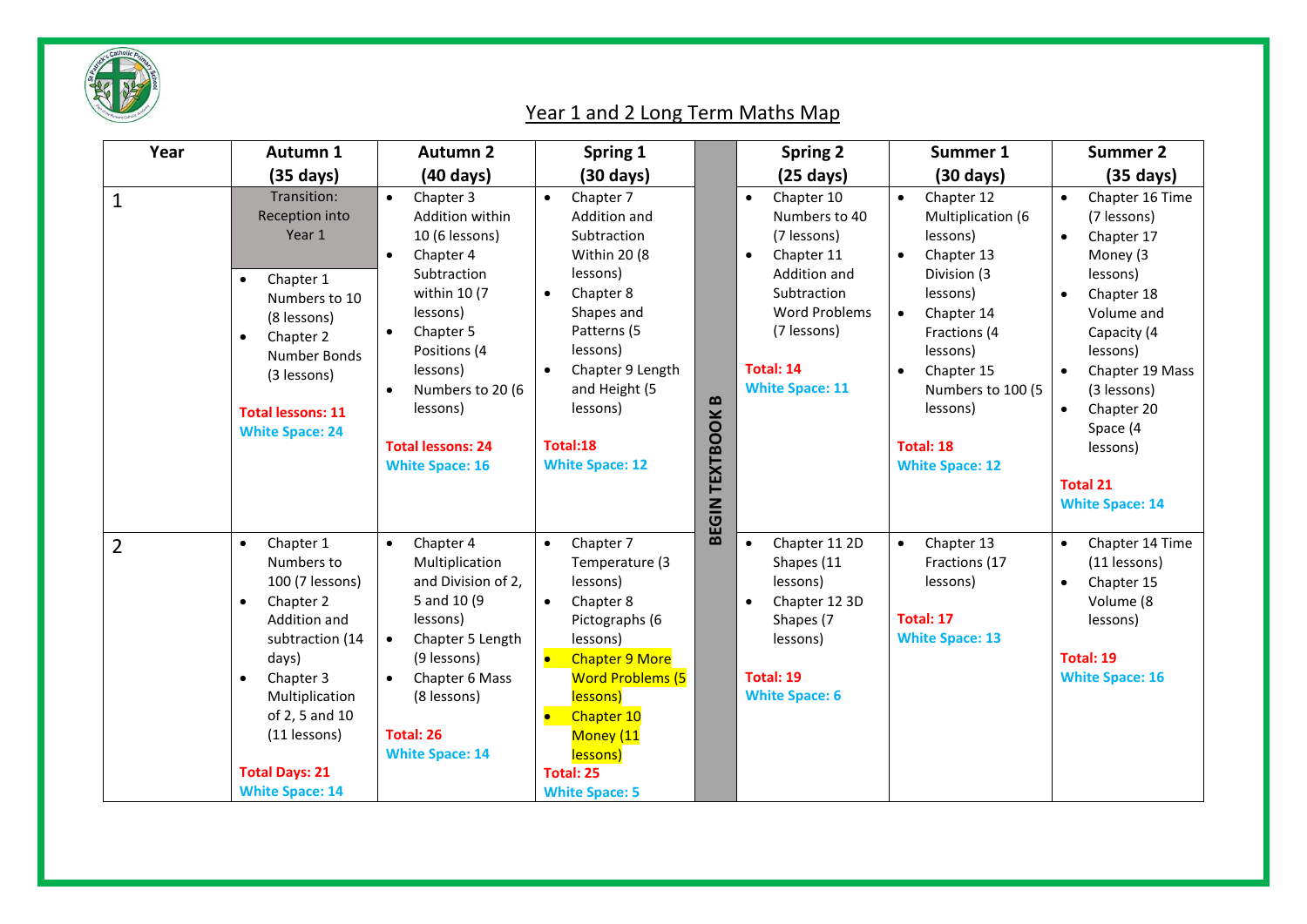

## Year 3 and 4 Medium Term Maths Map

| Year           | Autumn 1                                                                                                                                                                                                        | <b>Autumn 2</b>                                                                                                                                                                                                                                       | Spring 1                                                                                                                                                                                          |                       | <b>Spring 2</b>                                                                                                                                         | Summer 1                                                                                                                                                                                                                                | <b>Summer 2</b>                                                                                                                                                                                                            |
|----------------|-----------------------------------------------------------------------------------------------------------------------------------------------------------------------------------------------------------------|-------------------------------------------------------------------------------------------------------------------------------------------------------------------------------------------------------------------------------------------------------|---------------------------------------------------------------------------------------------------------------------------------------------------------------------------------------------------|-----------------------|---------------------------------------------------------------------------------------------------------------------------------------------------------|-----------------------------------------------------------------------------------------------------------------------------------------------------------------------------------------------------------------------------------------|----------------------------------------------------------------------------------------------------------------------------------------------------------------------------------------------------------------------------|
|                | $(35 \text{ days})$                                                                                                                                                                                             | $(40 \text{ days})$                                                                                                                                                                                                                                   | $(30 \text{ days})$                                                                                                                                                                               |                       | $(25 \text{ days})$                                                                                                                                     | $(30 \text{ days})$                                                                                                                                                                                                                     | $(36 \text{ days})$                                                                                                                                                                                                        |
| 3              | Chapter 1<br>$\bullet$<br>Numbers to<br>1000<br>(9 lessons)<br>Chapter 2<br>$\bullet$<br>Addition and<br>Subtraction (24<br>lessons)<br><b>Total lessons: 33</b><br><b>White Space: 2</b>                       | Chapter 3<br>$\bullet$<br>Multiplication<br>and Division (16<br>lessons)<br>Chapter 4 Further<br>$\bullet$<br>Multiplication<br>and Division (12<br>lessons)<br>Chapter 5 Length<br>(11 lessons)<br><b>Total lessons: 39</b><br><b>White Space: 1</b> | Chapter 6 Mass (8<br>$\bullet$<br>lessons)<br>$\bullet$<br>Chapter 7<br>Volume (11<br>lessons)<br>$\bullet$<br><b>Chapter 8 Money</b><br>(9 lessons)<br><b>Total: 28</b><br><b>White Space: 2</b> | $\bf{D}$              | Chapter 8<br>$\bullet$<br>continued<br>Money (6<br>lessons)<br>Chapter 9 Time<br>$\bullet$<br>(19 lessons)<br><b>Total: 25</b><br><b>White Space: 0</b> | Chapter 9 Time<br>$\bullet$<br>continued (2<br>lessons)<br>Chapter 10 Picture<br>$\bullet$<br>Graphs and Bar<br>Charts (6 lessons)<br>Chapter 11<br>$\bullet$<br>Fractions (22<br>lessons)<br><b>Total: 30</b><br><b>White Space: 0</b> | Chapter 11<br>$\bullet$<br>Fractions (8<br>lessons)<br>Chapter 12<br>$\bullet$<br>Angles (8<br>lessons)<br>Chapter 13 Lines<br>and Shapes (9<br>lessons)<br>Chapter 14<br>Perimeter of<br>Figures (11<br>lessons)          |
|                |                                                                                                                                                                                                                 |                                                                                                                                                                                                                                                       |                                                                                                                                                                                                   |                       |                                                                                                                                                         |                                                                                                                                                                                                                                         | <b>Total 36</b><br><b>White Space: 0</b>                                                                                                                                                                                   |
| $\overline{4}$ | Chapter 1<br>$\bullet$<br>Numbers to<br>10000 (15<br>lessons)<br>Chapter 2<br>$\bullet$<br>Addition and<br>subtraction<br>within 10000<br>$(18 \text{ days})$<br><b>Total Days: 33</b><br><b>White Space: 2</b> | Chapter 3<br>$\bullet$<br>Multiplication<br>and Division (19<br>lessons)<br>Chapter 4 Further<br>$\bullet$<br>Multiplication<br>and Division (19<br>lessons)<br><b>Total: 38</b><br><b>White Space: 2</b>                                             | Chapter 5 Graphs<br>$\bullet$<br>(6 lessons)<br>$\bullet$<br>Chapter 6<br>Fractions (14<br>lessons)<br><b>Total: 20</b><br><b>White Space: 10</b>                                                 | <b>BEGIN TEXTBOOK</b> | <b>Chapter 7 Time</b><br>(7 lessons)<br>Chapter 8<br>$\bullet$<br>Decimals (18<br>lessons)<br><b>Total: 25</b><br><b>White Space: 0</b>                 | Chapter 9<br>$\bullet$<br>continued Money<br>(9 lessons)<br>Chapter 10 Mass,<br>$\bullet$<br>Volume, Length<br>(13 lessons)<br><b>Total: 22</b><br><b>White Space: 8</b>                                                                | Chapter 11 Area<br>$\bullet$<br>of Figures (7<br>lessons<br>Chapter 12<br>$\bullet$<br>Geometry (11<br>lessons)<br>Chapter 13<br>Position and<br>Movement (6<br>lessons)<br>Chapter 15<br>Roman<br>Numerals (3<br>lessons) |
|                |                                                                                                                                                                                                                 |                                                                                                                                                                                                                                                       |                                                                                                                                                                                                   |                       |                                                                                                                                                         |                                                                                                                                                                                                                                         | <b>Total: 27</b><br><b>White Space: 9</b>                                                                                                                                                                                  |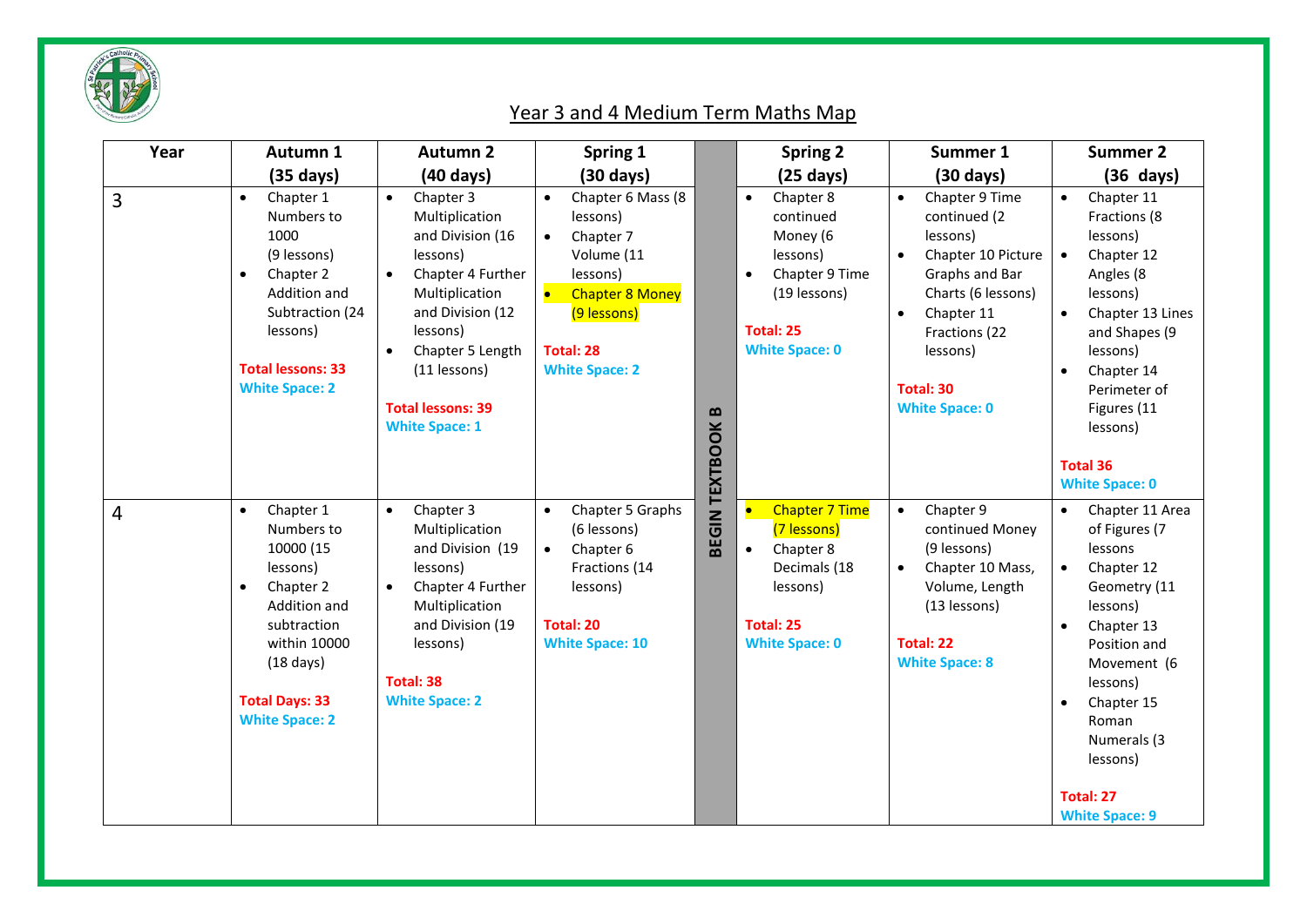

## Year 5 and 6 Medium Term Maths Map

| Year | Autumn 1                                                                                                                                                                                                                                                                                                                                   | <b>Autumn 2</b>                                                                                                                                                                                                                                                                                                                                                   | Spring 1                                                                                                                                                                                                                                            |                                 | <b>Spring 2</b>                                                                                                                                                                                                                                 | Summer 1                                                                                                                                                                                                                                   | <b>Summer 2</b>                                                                                                                                                                                                                                                                                                     |
|------|--------------------------------------------------------------------------------------------------------------------------------------------------------------------------------------------------------------------------------------------------------------------------------------------------------------------------------------------|-------------------------------------------------------------------------------------------------------------------------------------------------------------------------------------------------------------------------------------------------------------------------------------------------------------------------------------------------------------------|-----------------------------------------------------------------------------------------------------------------------------------------------------------------------------------------------------------------------------------------------------|---------------------------------|-------------------------------------------------------------------------------------------------------------------------------------------------------------------------------------------------------------------------------------------------|--------------------------------------------------------------------------------------------------------------------------------------------------------------------------------------------------------------------------------------------|---------------------------------------------------------------------------------------------------------------------------------------------------------------------------------------------------------------------------------------------------------------------------------------------------------------------|
|      | $(35 \text{ days})$                                                                                                                                                                                                                                                                                                                        | $(40 \text{ days})$                                                                                                                                                                                                                                                                                                                                               | $(30 \text{ days})$                                                                                                                                                                                                                                 |                                 | $(25 \text{ days})$                                                                                                                                                                                                                             | $(30 \text{ days})$                                                                                                                                                                                                                        | $(37 \text{ days})$                                                                                                                                                                                                                                                                                                 |
| 5    | Chapter 1<br>$\bullet$<br>Numbers to<br>1000000<br>(13 lessons)<br>Chapter 2 Whole<br>$\bullet$<br><b>Numbers Addition</b><br>and Subtraction<br>(12 lessons)<br>Chapter 3 Whole<br>$\bullet$<br><b>Numbers</b><br>Multiplication and<br>Division (3 lessons)<br><b>Total lessons: 28</b><br><b>White Space: 0</b><br><b>Arithmetic: 7</b> | Chapter 3 Whole<br>$\bullet$<br><b>Numbers</b><br>Multiplication and<br>Division continued<br>(17 lessons)<br>$\bullet$<br>Chapter 4 Whole<br>Number Word<br>Problems (5 lessons)<br>Chapter 5 Graphs (8<br>$\bullet$<br>lessons)<br>Chapter 6 Fractions<br>$\bullet$<br>(2 lessons)<br><b>Total lessons: 32</b><br><b>White Space: 0</b><br><b>Arithmetic: 8</b> | Chapter 6<br>Fractions<br>continued (17<br>lessons)<br><b>Chapter 7</b><br>Decimals (7<br>lessons)<br><b>Total: 24</b><br><b>White Space: 0</b><br><b>Arithmetic: 6</b>                                                                             | $\mathbf{a}$<br><b>TEXTBOOK</b> | Chapter 7<br>$\bullet$<br>Decimals<br>continued (9<br>lessons)<br>Chapter 8<br>$\bullet$<br>Percentage (4<br>lessons)<br>Chapter 9<br>$\bullet$<br>Geometry (7<br>lessons)<br><b>Total: 20</b><br><b>White Space: 0</b><br><b>Arithmetic: 5</b> | <b>Chapter 9 Geometry</b><br>continued (7<br>lessons)<br>Chapter 10 Position<br>and Movement (6<br>lessons)<br>Chapter 11<br>$\bullet$<br>Measurement (11<br>lessons)<br><b>Total: 24</b><br><b>White Space: 0</b><br><b>Arithmetic: 6</b> | Chapter 11<br>$\bullet$<br>Measurement<br>continued (4<br>lessons)<br>Chapter 12 Area and<br>$\bullet$<br>Perimeter (12<br>lessons)<br>Chapter 13 Volume<br>$\bullet$<br>(11 lessons)<br>Chapter 14 Roman<br>$\bullet$<br>Numerals (3 lessons)<br><b>Total: 30</b><br><b>White Space: 0</b><br><b>Arithmetic: 7</b> |
| 6    | Chapter 1<br>$\bullet$<br>Numbers to<br>10000000 (8<br>lessons)<br>Chapter 2 Four<br>$\bullet$<br>Operations on<br><b>Whole Numbers</b><br>$(23 \text{ days})$<br><b>Total Days: 31</b><br><b>White Space: 0</b><br><b>Arithmetic: 7</b>                                                                                                   | Chapter 3 Fractions<br>$\bullet$<br>(17 lessons)<br>Chapter 4 Decimals<br>$\bullet$<br>(15 lessons)<br><b>Total: 32</b><br><b>White Space: 10</b><br><b>Arithmetic: 8</b>                                                                                                                                                                                         | Chapter 5<br>$\bullet$<br>Measurements (7<br>lessons)<br>Chapter 6 Word<br>Problems (7<br>lessons)<br><b>Chapter 7</b><br>Percentage (5<br>lessons)<br>Chapter 8 Ratio (3<br>lessons)<br>Total: 22<br><b>White Space: 0</b><br><b>Arithmetic: 8</b> | <b>BEGIN</b>                    | Chapter 8 Ratio<br>$\bullet$<br>continued (4<br>lessons)<br>Chapter 9 Algebra<br>$\bullet$<br>(11 lessons)<br>Total: 15<br><b>White Space: 0</b><br><b>Arithmetic: 5</b>                                                                        | Chapter 10 Area and<br>$\bullet$<br>Perimeter (7<br>lessons)<br>Chapter 11 Volume<br>(6 lessons)<br>Chapter 12<br>$\bullet$<br>Geometry (6<br>lessons)<br>Total: 24<br><b>White Space: 0</b><br><b>Arithmetic: 6</b>                       | Chapter 12<br>$\bullet$<br>Geometry (7 lesson)<br>Chapter 13 Position<br>$\bullet$<br>and Movement (11<br>lessons)<br>Chapter 14 Graphs<br>$\bullet$<br>and Averages (13<br>lessons)<br>Chapter 15 Negative<br>$\bullet$<br>Numbers (3 lessons)<br><b>Total: 34</b><br><b>White Space: 3</b>                        |